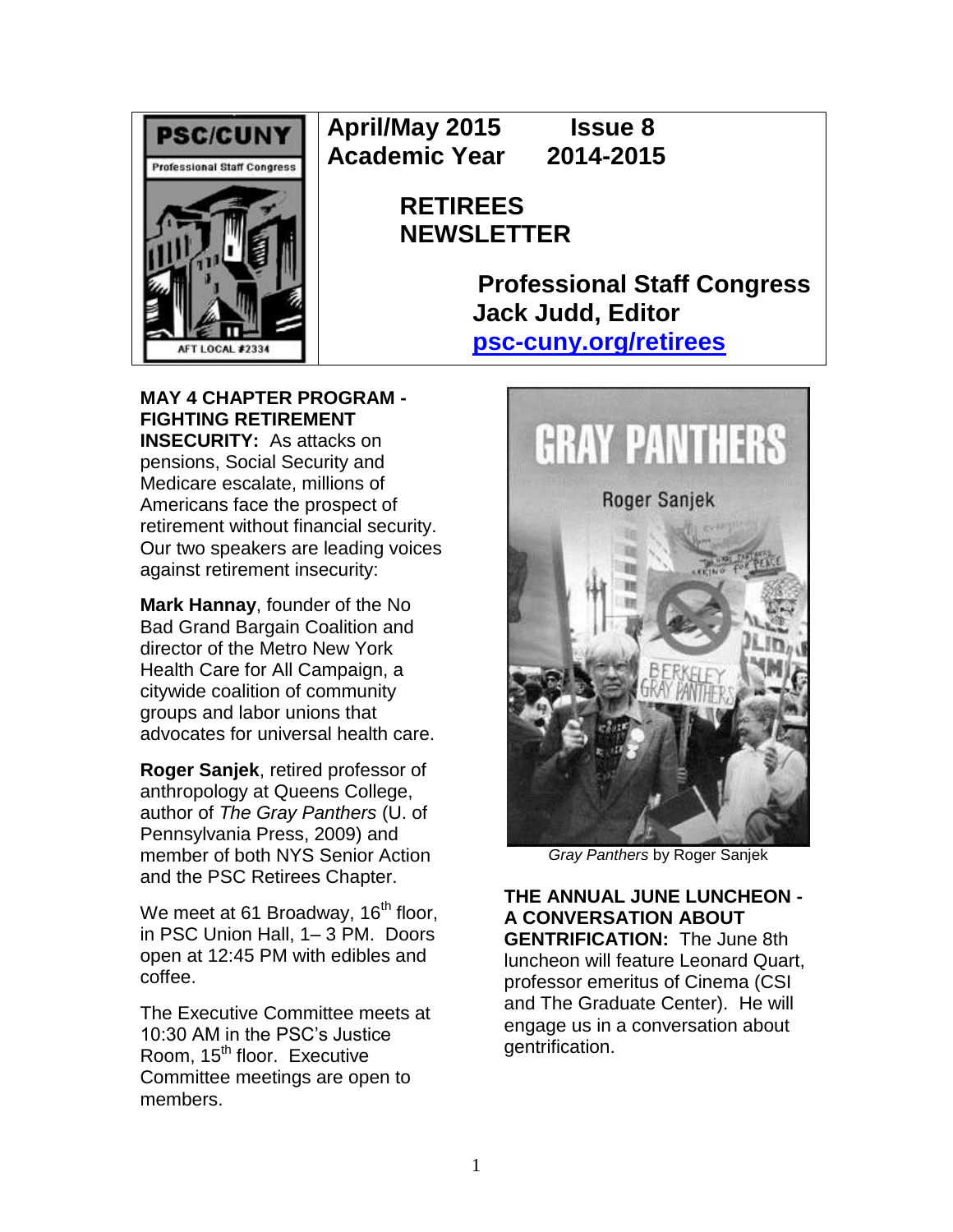New York City has one of the highest rates of income inequality in the nation. Large portions of neighborhoods like Williamsburg, Long Island City and the East Village have been gentrified, turned into upper-middle-class oases, and big money has taken over large pieces of Manhattan where even the upper middle class has been priced out. Clearly, there's a human cost to gentrification, but in some cases the restored buildings and new businesses will help revive the city and neighborhood's economic life.



Anti-gentrification mural in Oakland, CA

Professor Quart, a cultural and film critic writing in both academic and popular media, will look at the complexity of gentrification through its treatment in film and the mass media, as well as through a political, social and economic lens. His aim is to pose questions for what should be a lively discussion.

# **An invitation and reservation form**

is included for those who receive the newsletter by U.S. Mail. Those receiving the newsletter by email, can view and print the invitation/reservation form at [tinyurl.com/Luncheon060815.](http://tinyurl.com/Luncheon060815) Send your luncheon checks and completed reservation form to the PSC (address and event details are on the invitation).

The luncheon is Monday, June 8 at 12:30 PM in the second floor faculty dining commons of John Jay's New Building, 899 Tenth Avenue. The best entrance of the New Building for the luncheon is on 11<sup>th</sup> Avenue between 58<sup>th</sup> & 59<sup>th</sup> Streets. Preceding the luncheon, there will be a coffee hour in the faculty lounge at 10:30 AM, followed by a report and discussion reviewing the activities and outreach of the chapter over the past year.

### **REPORT ON THE APRIL CHAPTER MEETING:**

*The following summary of remarks delivered at the April 6 chapter meeting was prepared by Joel Berger, chapter vice-chairman.*

# **Can The Labor Movement Be Revived?**

Two contrasting, but frequently reinforcing, views of the American labor movement enlivened the April chapter meeting. Speaking separately, and then fielding a variety of questions from the audience together, Irwin Yellowitz and Bill Fletcher demonstrated their knowledge and their ability to analyze complex issues facing working people today.

Prof. Yellowitz, a former Retiree Chapter chair who taught at CCNY, traced the growth and decline of organized labor in the private sector from 1900 until 2014. Looking at percentages of union membership year by year, he noted that, "Union density in the private sector in the United States is more like a roller coaster than a highway." The percentage in 1900 was 6.5%, and in 2014 it was 6.6%. An early peak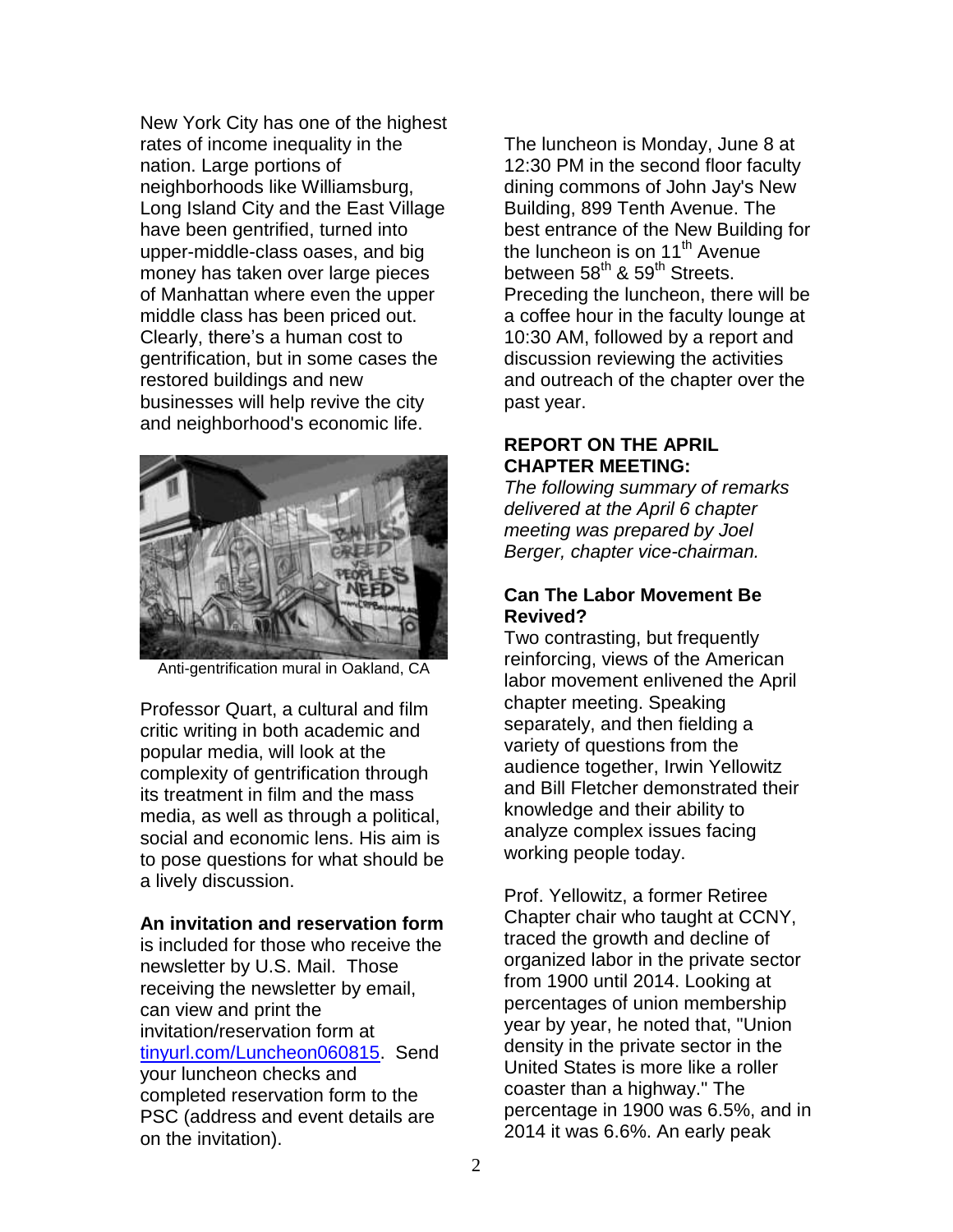year was in 1920 when 19.2% of private-sector workers were unionized; then there was a decline through the next 15 years, followed by a marked upswing in the 1940s, 1950s, and 1960s. A high of 35.1% of all private-sector workers were unionized in 1955. After the 1980s, the decline was rapid; and today the number is almost identical to that in 1900.

Yellowitz analyzed these numbers putting them in historical perspective. He demonstrated how the great depression, the New Deal and World War II affected unionization. He stated, "The labor movement has grown in periods of crisis." No crises shaped the country after 1960 the way that the wars and depression did. Globalization and technological advances depressed the numbers of unionized workers not only in the United States, but also worldwide. In addition, "The lack of a political force to fight off attacks from the right," has weakened the American labor movement. He believes that, "If we have another crisis, there's no question that the labor movement would grow." (The financial crisis of 2006 may have had the potential to drive an upswing in private-sector unionization, but it did not burgeon into something substantial.)

Today, the labor movement must look to organize new sectors such as immigrant workers, service workers and part-time workers. Organized labor must see itself as a representative of all workers, and support increases in the minimum wage and expanded health insurance for all. Schisms within labor must be healed, and the movement must ally itself with other

"politically congenial groups." Working with environmental groups, youth groups and women's groups can help build a strong political left.

Finally, Professor Yellowitz then concluded by stating, "The labor movement has to take the lead in reconciling white, male workers with minority workers."



1932 Labor Poster

A long-time labor activist and now a senior scholar at the Institute for Policy Studies, Bill Fletcher has served as education director and assistant to the president of the AFL-CIO. His answer to the question, "Can the Labor Movement be Revived?" is, "There is hope... under certain conditions...a labor movement can be revived."

Drawing upon his own personal and family history, he contrasted retirement plans and pensions for his parents with those of a divided workers' movement today. Workers without pensions get angry at those workers who have pensions (e.g. the public sector). Politicians like Scott Walker exploit these divisions.

The problem of building a new labor movement reminded Fletcher of passengers and a crew stranded in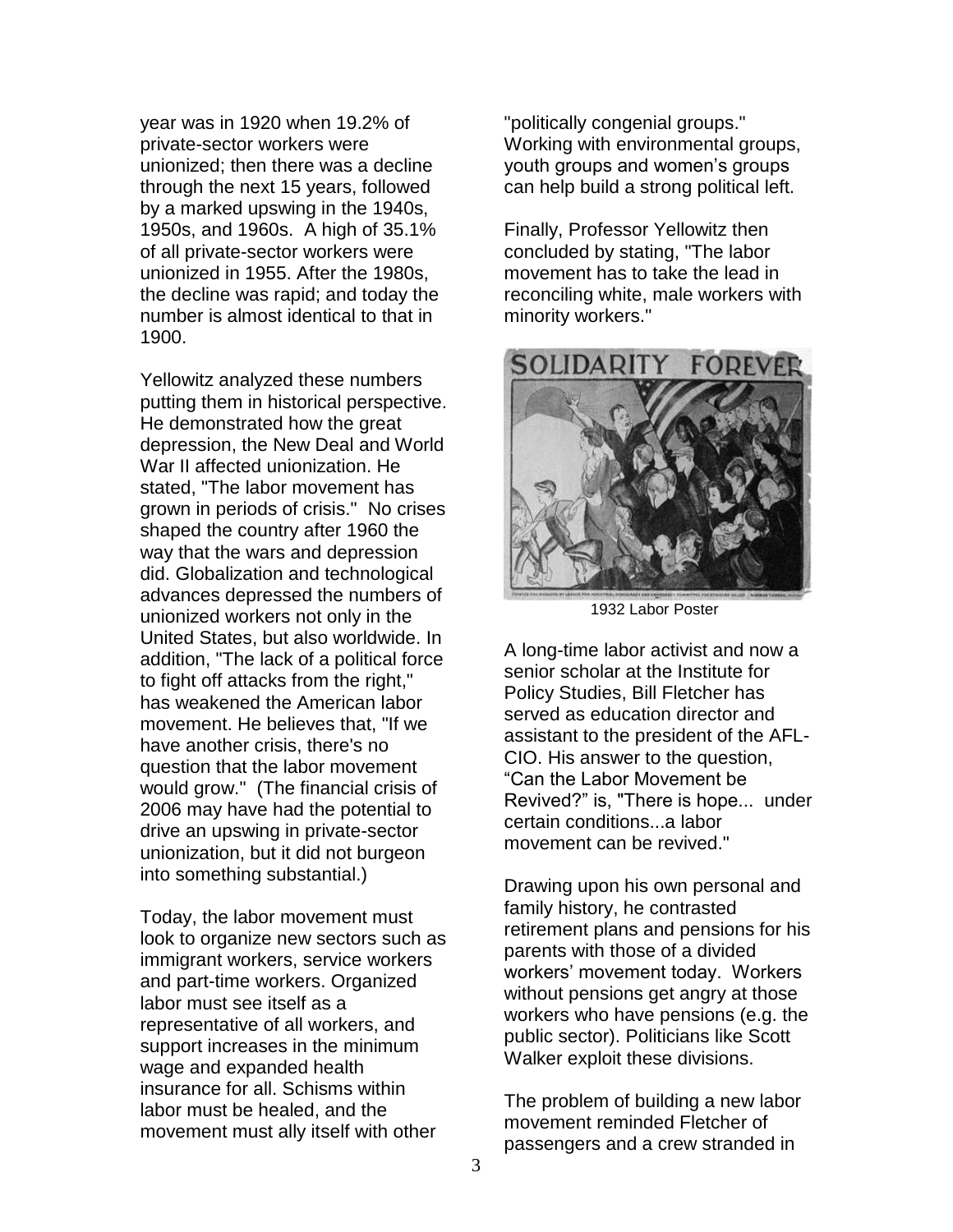the desert after their plane crashes in the film, "The Flight of the Phoenix." Unable to repair the plane, they build an entirely new one out of parts from the wreckage. Fletcher likened the situation in the film to the labor movement today, believing that, reforming the labor movement "is not going to happen." Continuing the metaphor he said, "The plane crashed. It is stuck in the sand. Pieces of it have broken off. The plane that crashed in the sand will not reemerge. The conditions are not there. What will emerge is a different plane." Fletcher believes, "We must create something new."

He believes that there were crises that could have reinvigorated the labor movement, but that labor leadership is too preoccupied with their own personal survival issues, and are often in thrall of certain political leaders. "We need leaders who are going to say to elected officials, "We are no longer going to tolerate the same rhetoric." Now, he said, "we are actually in the fight of our lives." Calling for greater activity by the rank and file and transformation on the part of leadership, Fletcher pointed to a few rays of hope. The Chicago Teachers strike was successful because the union made the strike about the kids. Organizations like Jobs for Justice, the National Domestic Workers, and Fight for 15, among other groups, are building parts of a new labor movement.



Fight for 15 Campaign Poster

Unions across the country are responding to social justice issues and working-class issues. Fletcher believes, "The elements are there, which is why the situation is not hopeless. The challenge is to get them to cascade."

# **FOR IRMAA PARTICIPANTS:**

Reimbursement checks for the year 2013 are now being distributed. If you applied and did not receive your 2013 IRMAA reimbursement by the first week in May, contact Yvonne Rodriguez, university deputy director of employee benefits at 646-313- 8231 or by email at

#### [yvonne.rodriguez@cuny.edu.](mailto:yvonne.rodriguez@cuny.edu)

The official form to apply for reimbursements for the year 2014 is now available at: **[tinyurl.com/IRMAA2014](http://tinyurl.com/IRMAA2014)**

#### **EDITOR'S RECOMMENDED READING ON THE SOCIAL SAFETY NET:**

"Where Government Excels," Paul Krugman, *New York Times*, April 10, 2015. On the web at: **[tinyurl.com/WhereGvtExcels](http://tinyurl.com/WhereGvtExcels)**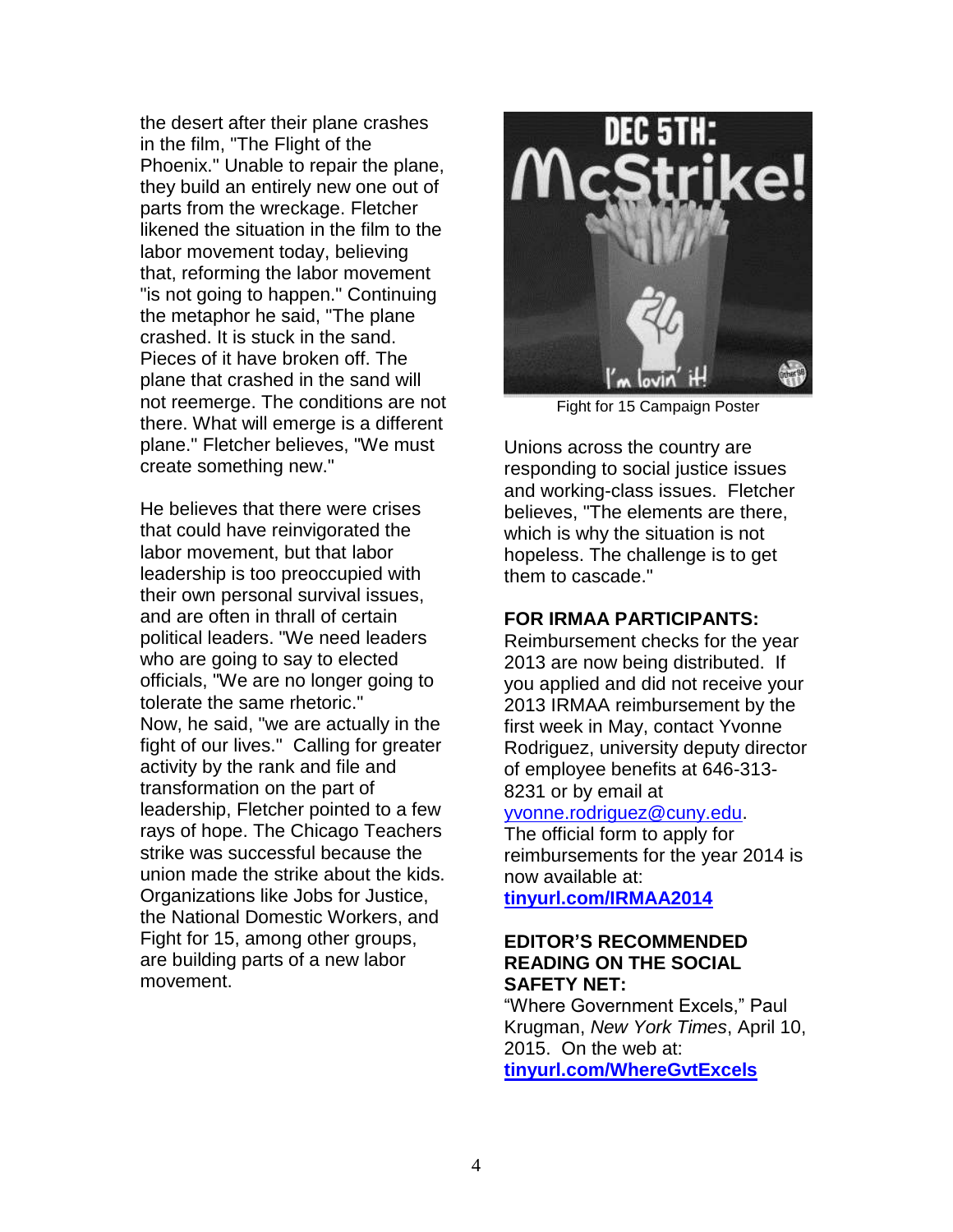# **COMPTROLLER SCOTT STRINGER: BILLIONS IN PENSION FUND FEES PAID TO WALL STREET HAVE FAILED TO PROVIDE VALUE TO**

**TAXPAYERS.** New York City Comptroller Scott M. Stringer released an analysis by his office showing that Wall Street money managers failed to provide value to the City's pension funds over the last 10 years, even as they raked in billions of dollars in fees.

The [analysis](https://comptroller.nyc.gov/wp-content/uploads/documents/BAM_Report_Impact_of_Management_Fees.pdf) found that high fees and failures to hit performance objectives have cost the pension system some \$2.5 billion in lost value over the past decade. (Excerpted from Comptroller Stringer's April 9 news release.)



As a result of the analysis, Stringer announced that the City will overhaul how it engages its external managers to better align fees paid to the value created for Fund beneficiaries.

To read the analysis, go to: [tinyurl.com/WallStFees](http://tinyurl.com/WallStFees)

[The Retirees Chapter was ahead of the curve on this issue. In April of 2014, we devoted a whole chapter meeting to an analysis by Connie Razza and Tony Perlstein of the

Center for Popular Democracy on how our public pension funds could save hundreds of millions of dollars by switching to in-house financial management. We need to support the Comptroller on his proposed reforms—and hold his feet to the fire.]

# **REDISCOVERY AND RETIREMENT: A RETIREE WRITES ABOUT KEEPING PHYSICALLY ALERT AND ACTIVE**

# **Retirement on Two Wheels: The Joys of Bicycling**

# *By Jim Levine*

I have been engaged in bicycle riding much of my life, but once I reached adulthood this activity was limited by the time constraints of my pursuit of higher education, subsequent career obligations, and long-term family responsibilities. I retired from CUNY in 2010 after having served 21 years on the faculty of Brooklyn College followed by 17 years at John Jay College of Criminal Justice. Finding myself having lots of free time, I took the luxury of engaging in bicycling more passionately and more extensively than had previously been feasible. In fact, last year at the age of 72, I biked 4,340 miles, mainly in Brooklyn, Manhattan, and Long Island.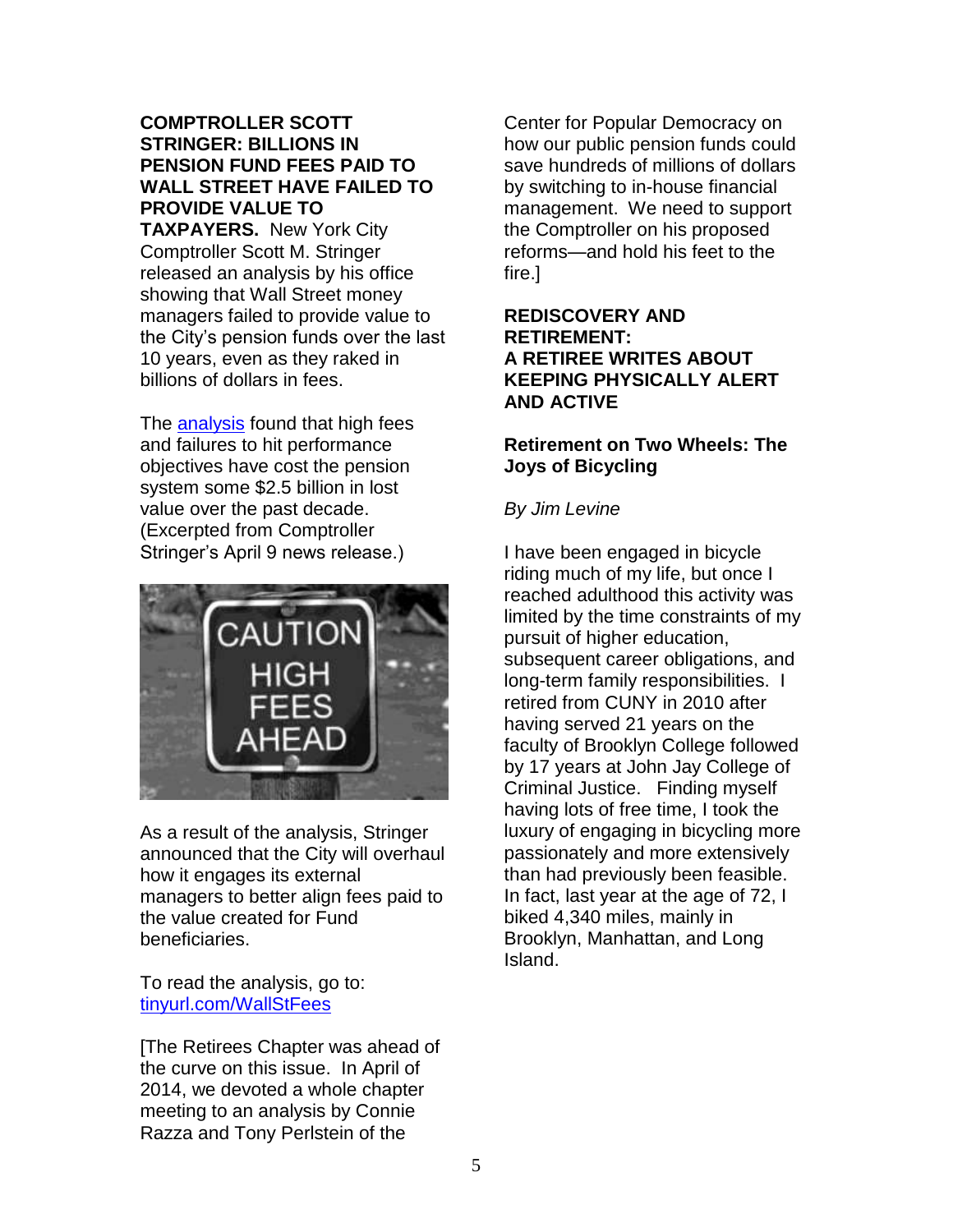

So why is this pastime so joyous to me? Perhaps, first and foremost, it has enabled me to stay physically fit without putting undue stress on my body. In earlier years, I biked a good bit in mountainous Vermont, but now I choose terrain that is less taxing. A few hills are fine, but long stretches of flat roads are glorious for those of us who are at a somewhat advanced age.

Yet another virtue of bicycling during retirement is that it is relatively cheap. I have spent a good bit of money over the years on replacing parts and purchasing accessories for my bicycle, but none of these expenditures breaks the bank. I just bought two new top-of-the-line tires for \$130. Compare that with the expense of four good tires for a car. Money aside, bicycling continues to give me the chance to travel in a wide variety of scenic and scintillating environments. I bike up the greenway on the west side of Manhattan, marveling at both the city's electrifying skyline and the shimmering waters of the adjacent Hudson River. My journeys to Long Island take me to the peaceful suburbs of western Suffolk County, to the pristine vineyards of the North Fork, and to the Atlantic Ocean dramatically pounding the shore near Montauk. Even my occasional trek to Coney Island including a stop for a hot dog at Nathans is gratifying,

giving me a poignant feeling about yesteryear. I am endlessly discovering new routes and points of interest.

Last, but certainly not least, bicycling has enabled me to meet a wide range of people during the course of my travels. It is a pleasure to run into strangers with whom one can have casual conversation when seeking directions or recommendations about local eateries. On the relatively few occasions when I have had mechanical breakdowns or biking accidents, I have encountered very helpful people who truly renew my faith in humanity. While these interactions are fleeting, they are nonetheless quite gratifying.



Earlier in my life, I bicycled during summer vacations to far-off terrain in England, France, Nova Scotia, Quebec and several distant places in the United States. I am now content to ride closer to home with the serenity that retirement can provide—no musing about publication deadlines, no stacks of term papers awaiting grading, and no stresses from college politics. The freedom to just live for the moment is incredibly enriching. Retiring on two wheels, while so different from teaching students and doing research, is every bit as satisfying.